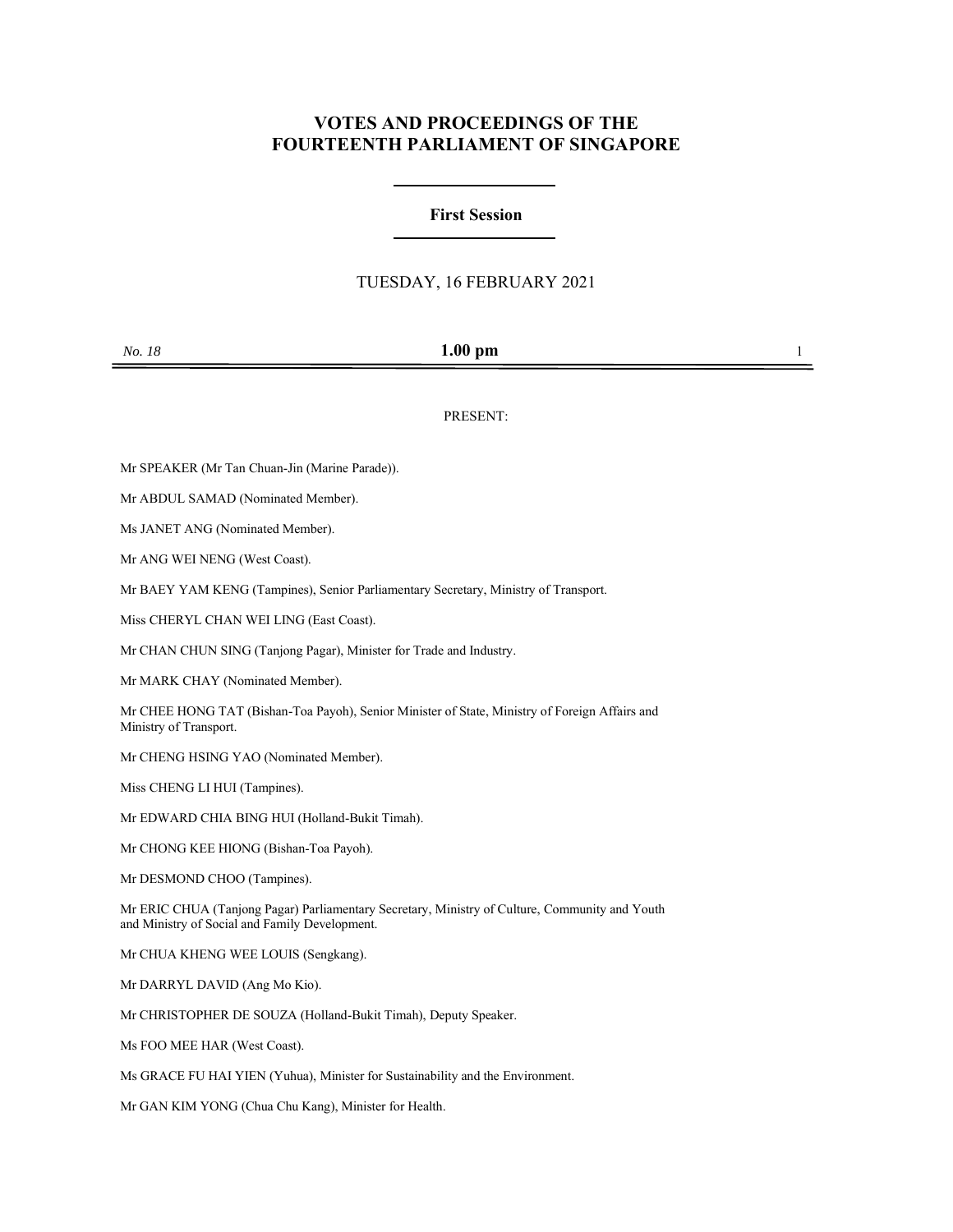Ms GAN SIOW HUANG (Marymount), Minister of State, Ministry of Education and Ministry of Manpower.

Mr GAN THIAM POH (Ang Mo Kio).

Mr GERALD GIAM YEAN SONG (Aljunied).

Mr DERRICK GOH (Nee Soon).

Mr HENG CHEE HOW (Jalan Besar), Senior Minister of State, Ministry of Defence.

Mr HENG SWEE KEAT (East Coast), Deputy Prime Minister, Coordinating Minister for Economic Policies and Minister for Finance.

Prof HOON HIAN TECK (Nominated Member).

Mr SHAWN HUANG WEI ZHONG (Jurong).

Ms INDRANEE RAJAH (Tanjong Pagar), Minister, Prime Minister's Office, Second Minister for Finance, Second Minister for National Development and Leader of the House.

Mr S ISWARAN (West Coast), Minister for Communications and Information and Minister-in-charge of Trade Relations.

Dr JANIL PUTHUCHEARY (Pasir Ris-Punggol), Senior Minister of State, Ministry of Communications and Information and Ministry of Health and Government Whip.

Dr AMY KHOR LEAN SUAN (Hong Kah North), Senior Minister of State, Ministry of Sustainability and the Environment and Ministry of Transport.

Prof KOH LIAN PIN (Nominated Member).

Dr KOH POH KOON (Tampines), Senior Minister of State, Ministry of Health.

Mr KWEK HIAN CHUAN HENRY (Kebun Baru).

Mr DESMOND LEE (West Coast), Minister for National Development and Minister-in-charge of Social Services Integration.

Mr LEE HSIEN LOONG (Ang Mo Kio), Prime Minister.

Mr LEONG MUN WAI (Non-Constituency Member).

Mr LIANG ENG HWA (Bukit Panjang).

Mr LIM BIOW CHUAN (Mountbatten).

Assoc Prof JAMUS JEROME LIM (Sengkang).

Ms SYLVIA LIM (Aljunied).

Dr LIM WEE KIAK (Sembawang).

Ms LOW YEN LING (Chua Chu Kang), Minister of State, Ministry of Culture, Community and Youth and Ministry of Trade and Industry.

Ms MARIAM JAAFAR (Sembawang).

Mr MASAGOS ZULKIFLI B M M (Tampines), Minister for Social and Family Development, Second Minister for Health and Minister-in-charge of Muslim Affairs.

Dr MOHAMAD MALIKI BIN OSMAN (East Coast), Minister, Prime Minister's Office, Second Minister for Education and Second Minister for Foreign Affairs.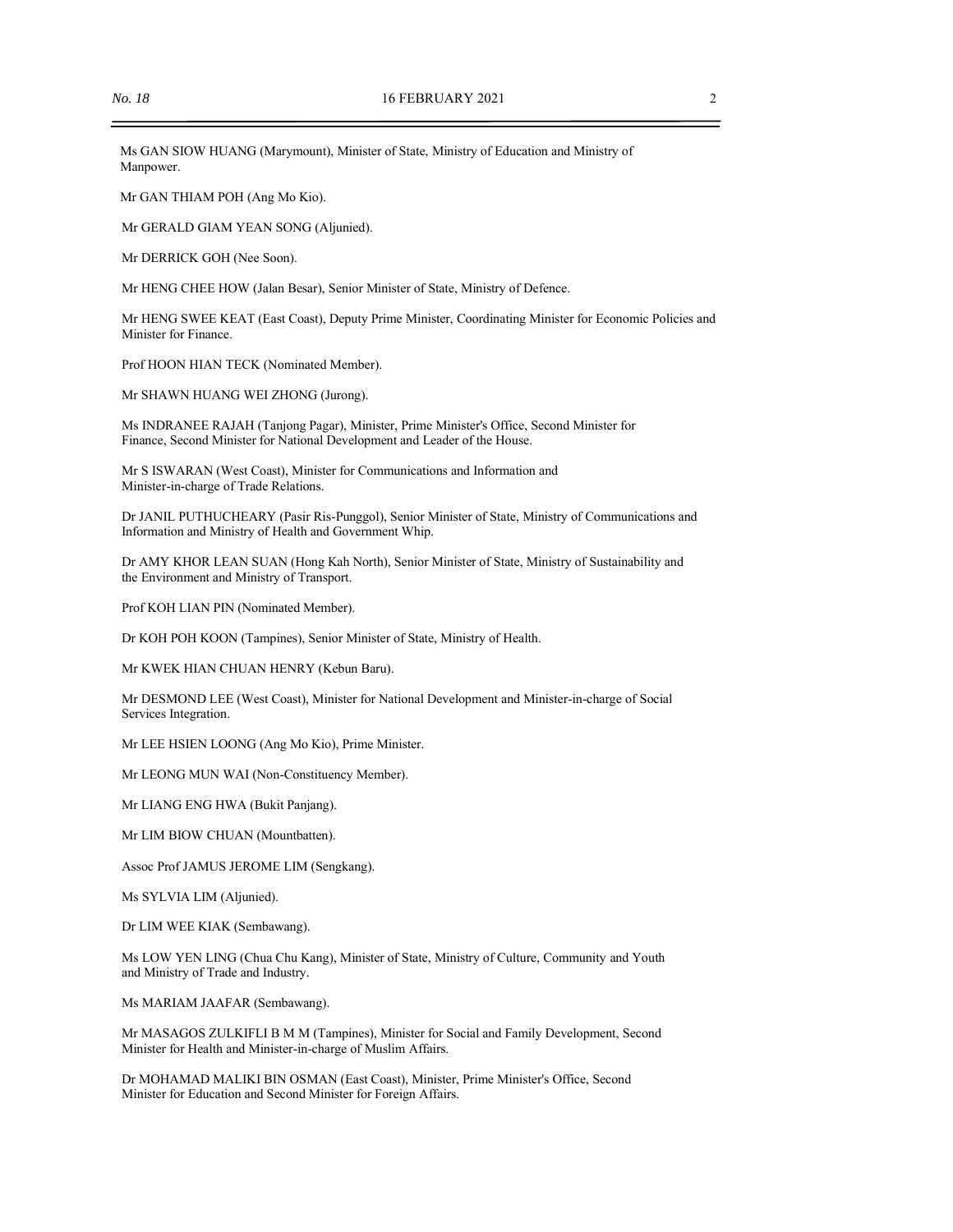Mr MOHD FAHMI BIN ALIMAN (Marine Parade).

Mr MUHAMAD FAISAL ABDUL MANAP (Aljunied).

Assoc Prof Dr MUHAMMAD FAISHAL IBRAHIM (Nee Soon), Minister of State, Ministry of Home Affairs and Ministry of National Development.

Mr MURALI PILLAI (Bukit Batok).

Ms NADIA AHMAD SAMDIN (Ang Mo Kio).

Dr NG ENG HEN (Bishan-Toa Payoh), Minister for Defence.

Ms NG LING LING (Ang Mo Kio).

Mr LOUIS NG KOK KWANG (Nee Soon).

Miss RACHEL ONG (West Coast).

Mr ONG YE KUNG (Sembawang), Minister for Transport.

Ms JOAN PEREIRA (Tanjong Pagar).

Mr LEON PERERA (Aljunied).

Ms DENISE PHUA LAY PENG (Jalan Besar).

Ms HAZEL POA (Non-Constituency Member).

Ms POH LI SAN (Sembawang).

Mr PRITAM SINGH (Aljunied), Leader of the Opposition.

Ms RAHAYU MAHZAM (Jurong), Parliamentary Secretary, Ministry of Health.

Mr SAKTIANDI SUPAAT (Bishan-Toa Payoh).

Mr SEAH KIAN PENG (Marine Parade).

Dr SHAHIRA ABDULLAH (Nominated Member).

Mr K SHANMUGAM (Nee Soon), Minister for Home Affairs and Minister for Law.

Mr SHARAEL TAHA (Pasir Ris-Punggol).

Ms SIM ANN (Holland-Bukit Timah), Senior Minister of State, Ministry of Communications and Information and Ministry of National Development and Deputy Government Whip.

Mr SITOH YIH PIN (Potong Pasir).

Ms HANY SOH (Marsiling-Yew Tee).

Ms SUN XUELING (Punggol West), Minister of State, Ministry of Education and Ministry of Social and Family Development.

Mr ALVIN TAN (Tanjong Pagar), Minister of State, Ministry of Culture, Community and Youth and Ministry of Trade and Industry.

Ms CARRIE TAN (Nee Soon).

Mr DENNIS TAN LIP FONG (Hougang).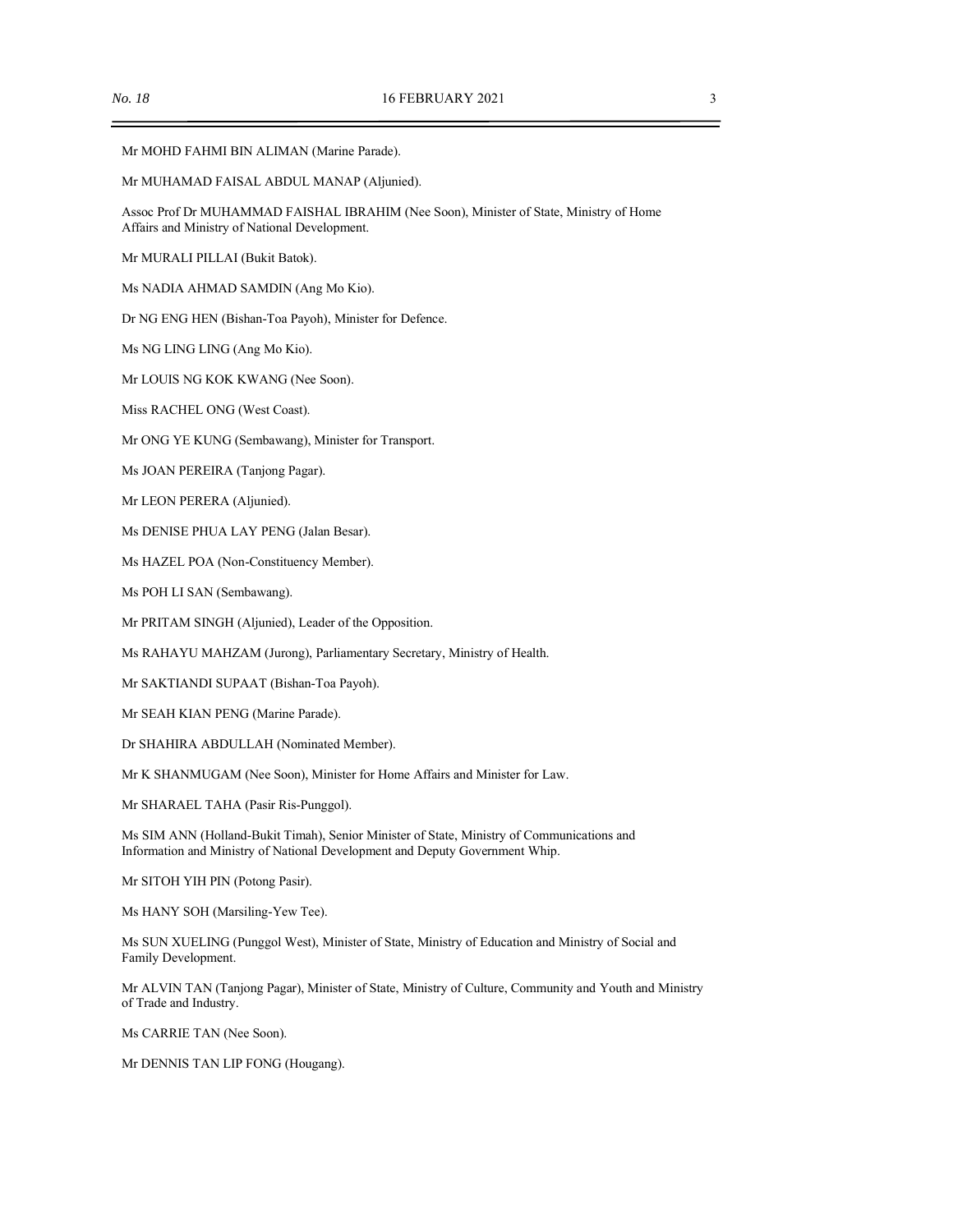Mr DESMOND TAN (Pasir Ris-Punggol), Minister of State, Ministry of Home Affairs and Ministry of Sustainability and the Environment.

Ms JESSICA TAN SOON NEO (East Coast), Deputy Speaker.

Mr TAN KIAT HOW (East Coast), Minister of State, Prime Minister's Office and Ministry of National Development.

Dr TAN SEE LENG (Marine Parade), Minister, Prime Minister's Office, Second Minister for Manpower and Second Minister for Trade and Industry.

Dr TAN WU MENG (Jurong).

Dr TAN YIA SWAM (Nominated Member).

Mr PATRICK TAY TECK GUAN (Pioneer).

Mr TEO CHEE HEAN (Pasir Ris-Punggol), Senior Minister and Coordinating Minister for National Security.

Mrs JOSEPHINE TEO (Jalan Besar), Minister for Manpower and Second Minister for Home Affairs.

Mr THARMAN SHANMUGARATNAM (Jurong), Senior Minister and Coordinating Minister for Social Policies.

Mr RAJ JOSHUA THOMAS (Nominated Member).

Ms TIN PEI LING (MacPherson).

Mr EDWIN TONG CHUN FAI (Marine Parade), Minister for Culture, Community and Youth and Second Minister for Law.

Mr VIKRAM NAIR (Sembawang).

Dr VIVIAN BALAKRISHNAN (Holland-Bukit Timah), Minister for Foreign Affairs.

Dr WAN RIZAL (Jalan Besar).

Mr DON WEE (Chua Chu Kang).

Mr LAWRENCE WONG (Marsiling-Yew Tee), Minister for Education and Second Minister for Finance.

Mr XIE YAO QUAN (Jurong).

Mr ALEX YAM ZIMING (Marsiling-Yew Tee).

Ms YEO WAN LING (Pasir Ris-Punggol).

Mr YIP HON WENG (Yio Chu Kang).

Mr MELVIN YONG YIK CHYE (Radin Mas).

Mr ZAQY MOHAMAD (Marsiling-Yew Tee), Senior Minister of State, Ministry of Defence and Ministry of Manpower and Deputy Leader of the House.

Mr ZHULKARNAIN ABDUL RAHIM (Chua Chu Kang).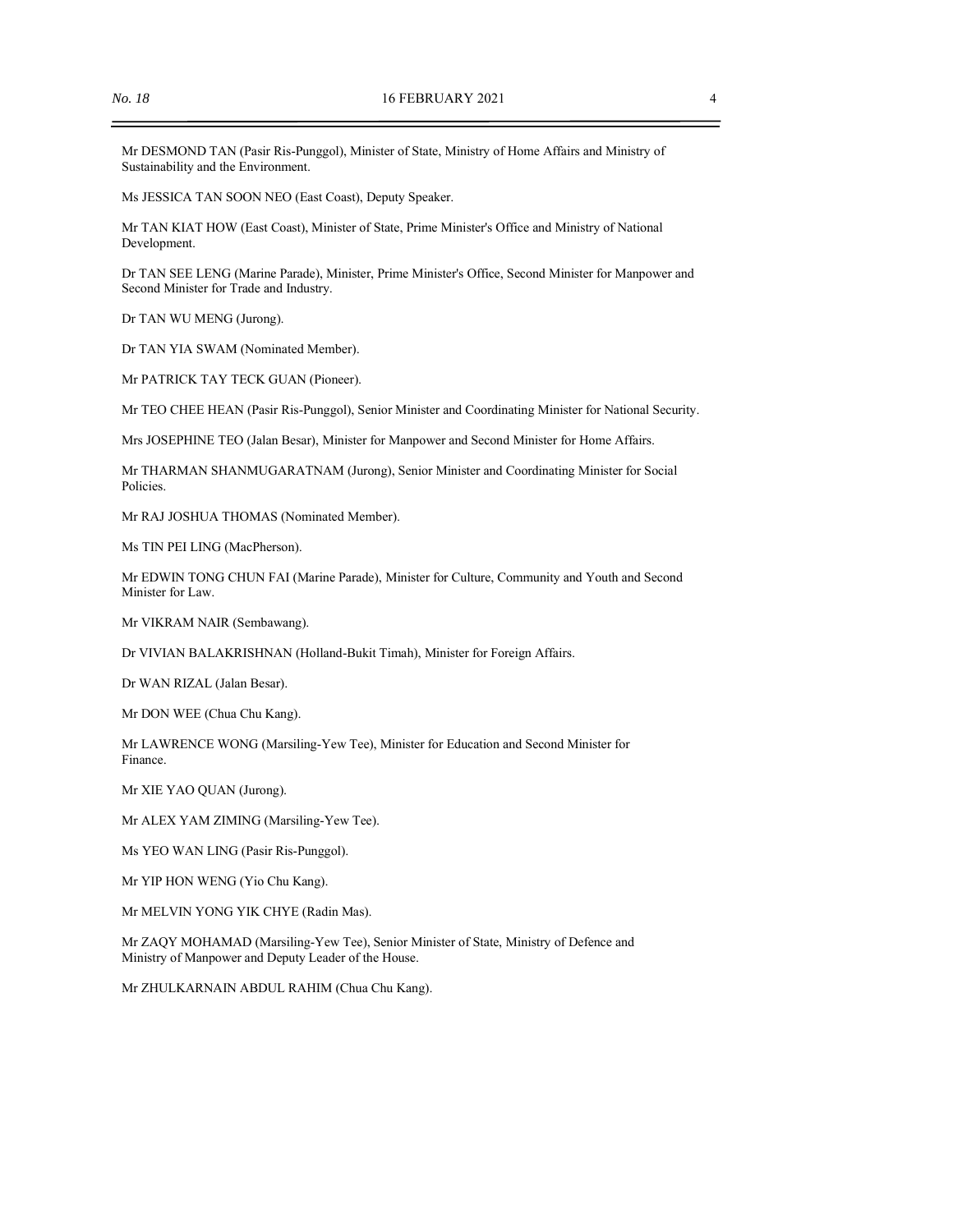$=$ 

ABSENT:

\_\_\_\_\_\_\_\_\_\_\_\_\_\_\_\_\_\_\_\_\_\_\_\_\_\_\_\_\_\_\_\_

Ms HE TING RU (Sengkang).

Ms RAEESAH KHAN (Sengkang).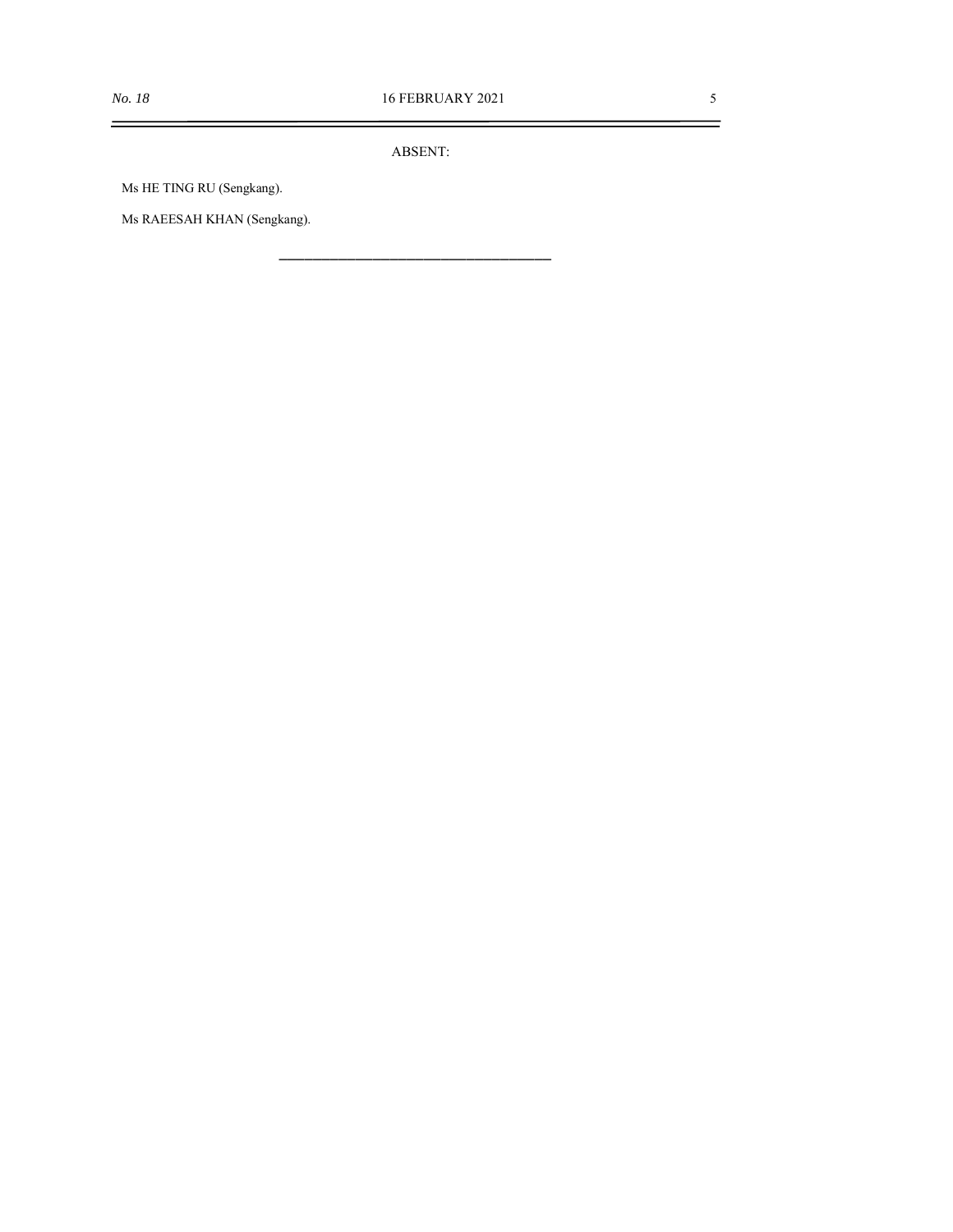- 1 Papers presented to Parliament and received by the Clerk of Parliament pursuant to Standing Order No. 31 (Presentation of Papers) and ordered to lie upon the Table:
	- 1.1 Customs (Duties) (Amendment No. 2) Order 2020 Presented on 5 February 2021 (S. L. 161 of 2021).
	- 1.2 Planning (Development) (Amendment) Rules 2020 Presented on 5 February 2021 (S. L. 162 of 2021).
	- 1.3 Report of the Public Accounts Committee Presented on 8 February 2021 (Parl. 3 of 2021).
	- 1.4 Insolvency, Restructuring and Dissolution (Prescribed Criteria and Circumstances under Sections 72F and 250F) Order 2021 – Presented on 9 February 2021 (S. L. 163 of 2021).
	- 1.5 Insolvency, Restructuring and Dissolution (Modifications to Specified Acts under Section 72U) Order 2021 – Presented on 9 February 2021 (S. L. 164 of 2021).
	- 1.6 Fees (Winding Up and Dissolution of Companies and Other Bodies) (Amendment) Order 2021 – Presented on 9 February 2021 (S. L. 165 of 2021).
	- 1.7 Report of the Presidential Council for Minority Rights on the Electronic Transactions (Amendment) Bill [Bill No 1/2021] – Presented on 9 February 2021 (Pres. Co. 15 of 2021).
	- 1.8 Report of the Presidential Council for Minority Rights on the COVID-19 (Temporary Measures) (Amendment) Bill [Bill No 2/2021] – Presented on 9 February 2021 (Pres. Co. 16 of 2021).
	- 1.9 Fees (Ministry of Social and Family Development) (Amendment) Order 2021 Presented on 10 February 2021 (S. L. 166 of 2021).
	- 1.10 The Revenue and Expenditure Estimates for the Financial Year 2021/2022 Presented on 16 February 2021 (Cmd. 5 of 2021).
	- 1.11 Fourth Supplementary Estimates of Expenditure for the Financial Year 1 April 2020 to 31 March 2021 – Presented on 16 February 2021 (Cmd. 6 of 2021).
	- 1.12 Statement of the Minister for Finance [Under Article 147(4)(a) of the Constitution] Presented on 16 February 2021 (Misc. 1 of 2021).
- 2 21 Questions for Oral Answer were answered during Question Time.
- 3 Budget Statement (Deputy Prime Minister and Minister for Finance) Motion made, and Question proposed, "That Parliament approves the financial policy of the Government for the financial year 1 April 2021 to 31 March 2022."; Debate stood adjourned under Standing Order 89(1); to be resumed on Wednesday, 24 February 2021.